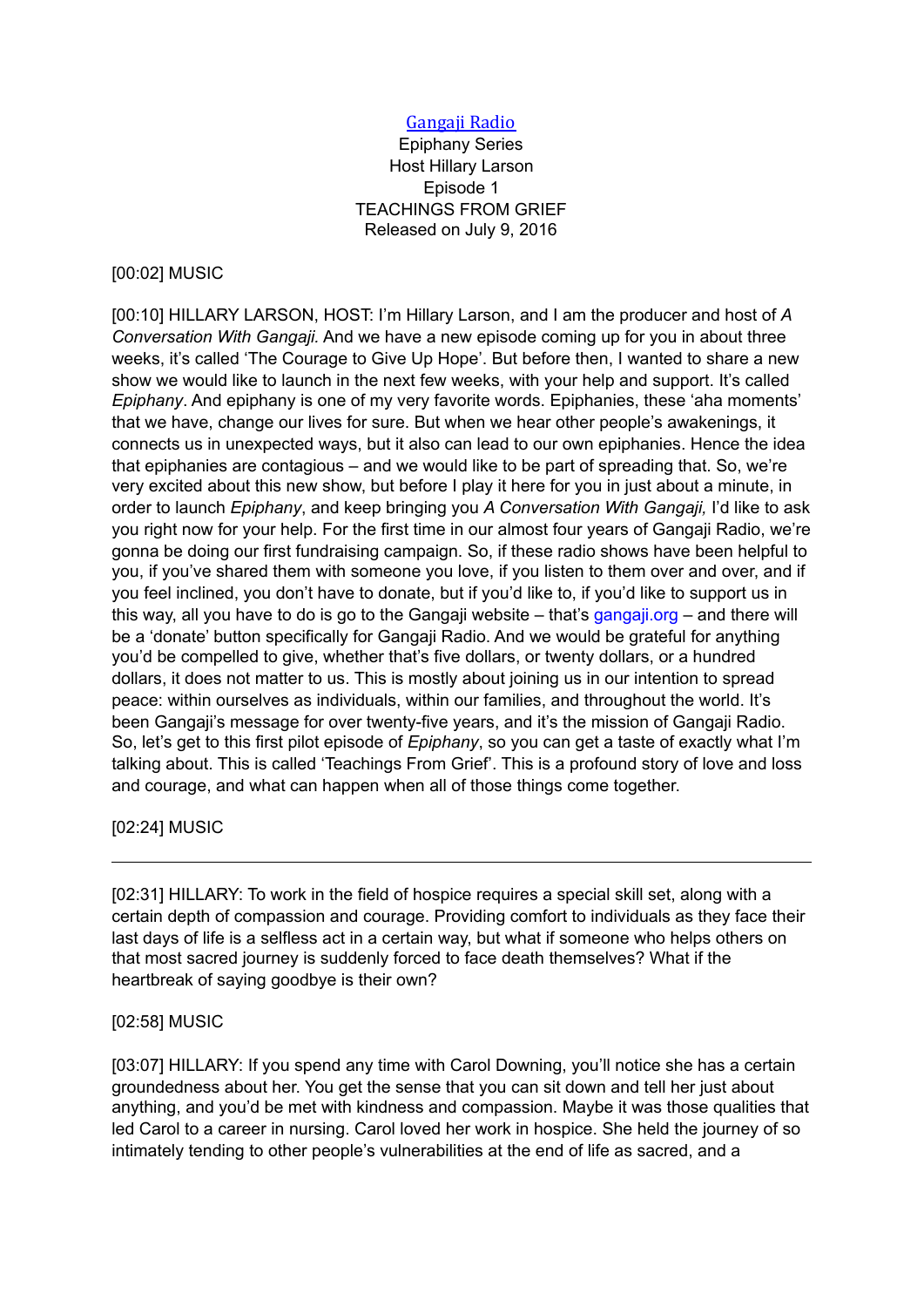privilege. In two thousand four, in the midst of a very full life, the course she was on took an unexpected turn. It happened when Carol met the love of her life.

[3:45] CAROL: I remember walking in to this art gallery, it was like an art walk-up in Alaska where I'm originally from. And I walked in, and I saw him standing across the room, and he had such a, he had a light about him, that was, I don't know if it was, I don't think it was just in his eyes. He just, it's like just his whole being beamed. And I think in essence we were together from that very moment. And I was afraid of it for a while, you know, that he's too good to be true, but we really had a, a beautiful connection right from the very very beginning.

[04:20] HILLARY: Just a few months later, Carol and Michael were married. And in two thousand five, they had a baby boy. They named him Lucas. Michael had a career as an engineer, while Carol put her focus on their son. Carol was also in the midst of planning on opening a private practice. It was a good life, full of plans for the future. But there was one small thing: Michael had been feeling a little bit under the weather, some back pain, not quite feeling like himself. They weren't really worried about it, but his doctor ordered some tests, including a routine colonoscopy, just to check things out.

[04:54] CAROL: That day that I went to pick him up, we just thought everything was fine and he called, and I had planned on just picking him up at the door, you know, so I was in my yoga clothes and had just gotten out of the garden, and picked Lucas up from kindergarten, so I had our, our young son with us, who was five at the time. And he called and said I needed to come up. And I knew right then that something wasn't right.

### [05:18] MUSIC

[05:22] HILLARY: On that Fall day, in October two thousand ten, Carol's husband Michael was diagnosed with stage four colon cancer. Right away the test results showed that surgery wasn't a possibility. When they woke up that morning, before he went to his appointment, as they planned other things like logistics for dropping him off, picking him up, what to have for dinner that night, a diagnosis of cancer was the last thing they ever expected to hear.

[05:50] CAROL: I remember just looking at Michael, and, you know, grabbing his hand. And we were both taking in this news. And I, I think the feeling inside of me is, I just, I wanted everything to stop. And I, and they just kept going with, you know? And I know that in their mind it was more information, and here's how you follow up – but I just felt like the impact of that moment was so strong that I, I couldn't take anything else in. You know even with all my background in nursing I couldn't say anything. I, I was speechless.

### [06:23] MUSIC

[06:28] HILLARY: The next eighteen months included periods of time where life seemed almost normal, where Michael was still working, still going on his daily run. There were moments when he even hoped for a cure, despite his prognosis. There were the times when the chemotherapy worked, and then the time came, when it didn't.

[06:48] CAROL: I can remember right where I was. Lucas was in an acting class, and I was sitting in a coffee shop waiting for him, I was doing some work. And got the call and I just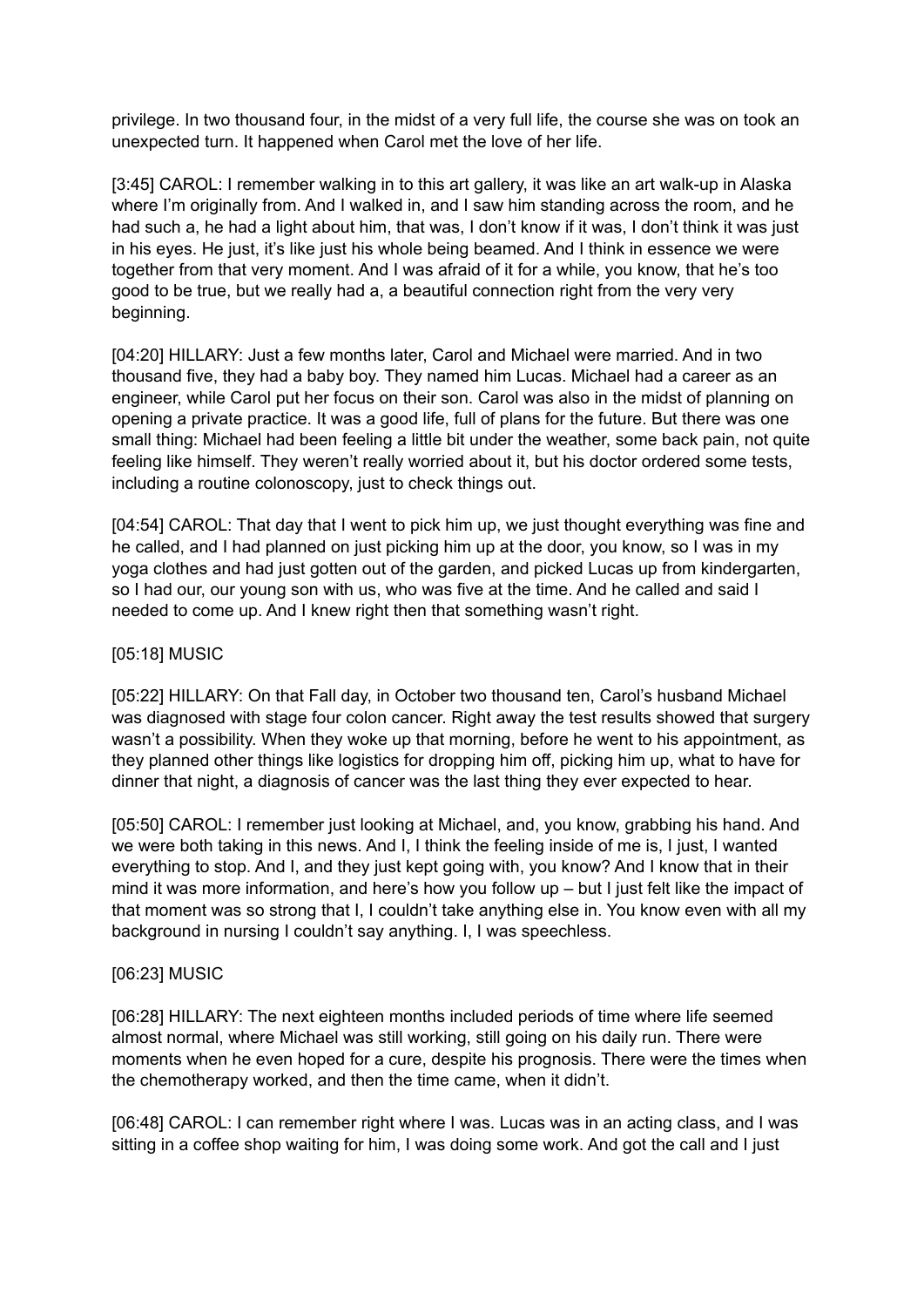heard the catch in his voice the minute I answered the phone, that told us it had spread, not just to his lung but to his liver and, and that that, that was the end of treatment.

## [07:09] MUSIC

[07:22] HILLARY: The last month of Michael's life had moments of great physical pain, huge pain. Carol said that even with her medical training, there was nothing she could do. But there were also moments that had nothing to do with medical treatment or training. They were the moments when it was just the two of them, when everything was quiet. When there was only love present, and there was no training needed for that.

[07:47] CAROL: You know I feel like we would kind of surround ourselves in this kind of sacred cocoon, and we would read poetry from, you know, the saints and mystics, and, and just sit in silence together. And then when he was dying, and just sitting next to his bed and aware that it could be a week or a moment, in that he would die. I, I felt like I just wanted to be connected to that place that's, that's, that I know I source from, that I know I am, that he is. I, it felt like a place of deeper connection than even talking, to just somehow resonate in that, the sacredness. And I think in a way, not even in a way, I know I experienced more stillness, and peace, and clarity about the nature of being, simply by sitting next to him as he died.

### [09:04] MUSIC

[09:21] HILLARY: When you look at the months since that time, what have you learned about grief? Because there's those beautiful moments when we're so connected, and then there's the moments where you go to the grocery store for the first time and you're not with your partner. And there's those real-life moments.

[09:44] CAROL: Mmm…I mean grief taught me, I think above anything, it taught me to feel in a way that I don't know I ever was willing to feel before. And what I would see is that my feelings, to push them away, everything became so overwhelming, that I would almost not be able to function. Whereas if I let myself feel, if I felt how alone, how angry, how just the void of what was, I got to a different place. Like I didn't stay in the feeling, but if I allowed myself to really feel that first moment at the grocery store, or the moments where I would be in bed, at night, alone, and not being able to feel any connection to him at all, and to just let myself feel that, that on the other side of that was relief. There was a stillness that would come after, I think I would just let myself feel the humanity of it all. And then it wasn't any different, right? You know that there were hundreds, thousands, of people all around the globe losing partners, and children, and it somehow connected me to something much deeper than myself.

# [11:09] MUSIC

[11:22] HILLARY: I was thinking that there's this thing that I've heard Gangaji say many times before: that life is the satguru.

[11:31] CAROL: Ahhh…. yeah.

[11:34] HILLARY: And, in that, I, I'm so touched by what Michael taught you in life when he was with you in life, and what he's taught you now that his form isn't here.